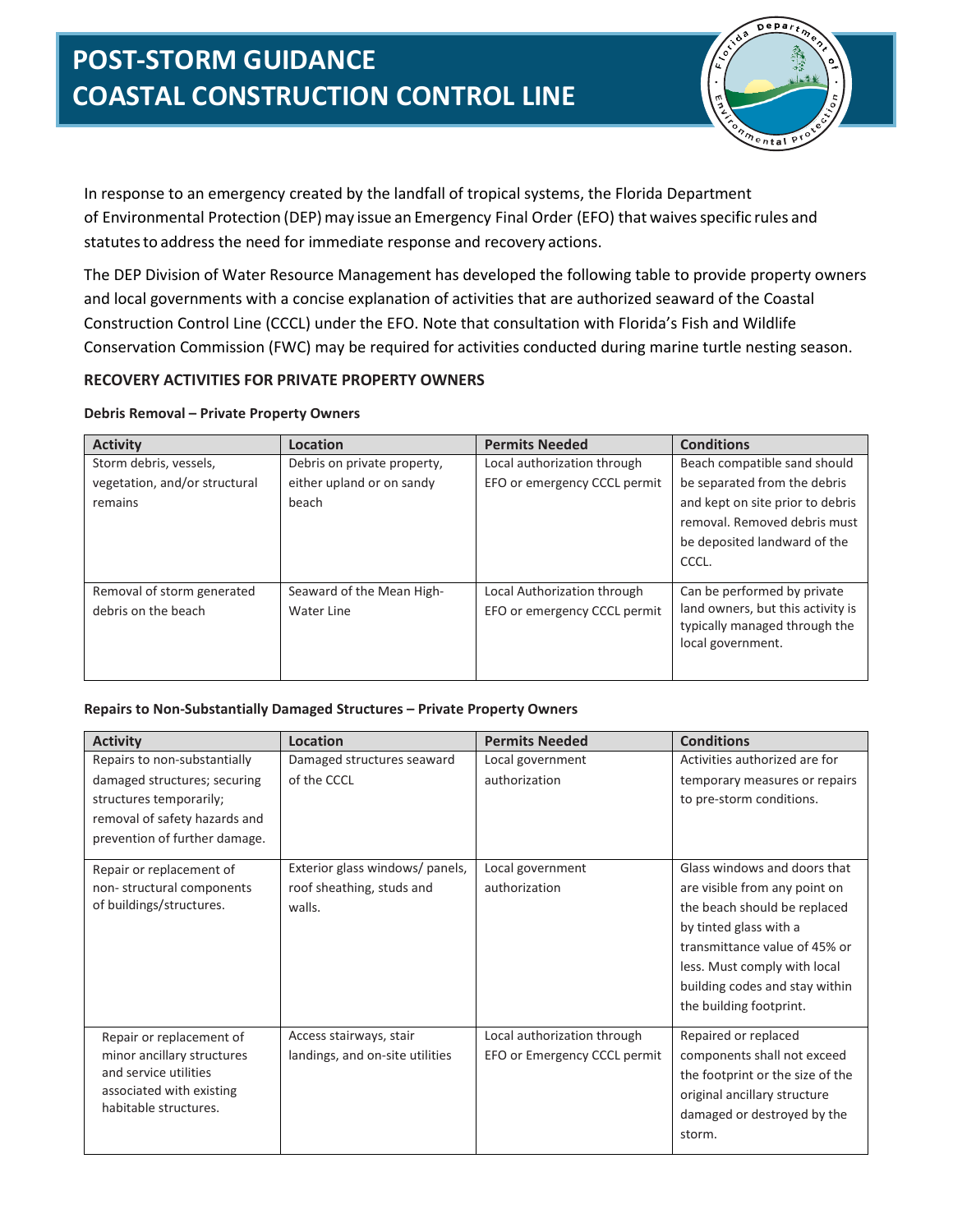## *Department of Environmental Protection Post-Storm Guidance: Coastal Construction Control Line*

### **Repairs to Substantially Damaged Structures – Private Property Owners**

| <b>Activity</b>         | <b>Location</b>            | <b>Permits Needed</b>        | <b>Conditions</b>            |
|-------------------------|----------------------------|------------------------------|------------------------------|
| Repair of substantially | Damaged structures seaward | <b>Emergency CCCL permit</b> | Permanent repair of          |
| damaged or destroyed    | of the CCCL                |                              | foundations of major         |
| structures              |                            |                              | structures, which have been  |
|                         |                            |                              | substantially damaged, or    |
|                         |                            |                              | rebuilding major structures. |
|                         |                            |                              |                              |

### **Sand Placement – Private Property Owners**

| <b>Activity</b>            | Location                    | <b>Permits Needed</b>       | <b>Conditions</b>                 |
|----------------------------|-----------------------------|-----------------------------|-----------------------------------|
| Beach scraping             | Beaches and dunes           | <b>NOT AUTHORIZED</b>       |                                   |
| Sand fill/dune restoration | On private property, on the | Local authorization through | Activities includes the return of |
|                            | dune and above mean high    | EFO or emergency CCCL       | sand to the beach and dune        |
|                            | water                       | permit/field permit         | that was deposited in the         |
|                            |                             |                             | upland during the storm or the    |
|                            |                             |                             | placement of supplemental         |
|                            |                             |                             | beach compatible sand from        |
|                            |                             |                             | an upland source. All sand        |
|                            |                             |                             | placed shall be free of debris    |
|                            |                             |                             | and not cover any Hurricane-      |
|                            |                             |                             | generated debris or               |
|                            |                             |                             | construction debris.              |
|                            |                             |                             |                                   |

## **Public Access – Private Property Owners**

| <b>Activity</b>                | <b>Location</b> | <b>Permits Needed</b>       | <b>Conditions</b>              |
|--------------------------------|-----------------|-----------------------------|--------------------------------|
| Repair of surviving beach/dune | Dune walkovers  | Local authorization through | Repairs must allow for         |
| walkovers                      |                 | EFO or Emergency CCCL       | adjustments to be made to the  |
|                                |                 | permit/field permit         | seaward end of the walkover    |
|                                |                 |                             | to accommodate changes to      |
|                                |                 |                             | the beach and dune from the    |
|                                |                 |                             | storm, and be no farther than  |
|                                |                 |                             | 10 feet seaward of the dune or |
|                                |                 |                             | vegetation line.               |
|                                |                 |                             |                                |
| Replacement of damaged         | Dune walkovers  | Emergency CCCL permit/field | Replacement may be required    |
| beach/dune walkovers,          |                 | permit                      | if a walkover is damaged       |
| decks, gazebos, or similar     |                 |                             | beyond repair, or destroyed.   |
| structures*                    |                 |                             | Application for a CCCL field   |
|                                |                 |                             | permit is required.            |
| *Decks, gazebos, or similar    |                 |                             | Reconstruction must allow for  |
| structures shall not be        |                 |                             | adjustments to be made to the  |
| reconstructed on the beach,    |                 |                             | seaward end of the walkover    |
| seaward of the storm-          |                 |                             | to accommodate changes to      |
| impacted eroded dune.          |                 |                             | the beach and dune from the    |
|                                |                 |                             | storm and be no farther than   |
|                                |                 |                             | 10 feet seaward of the dune or |
|                                |                 |                             | vegetation line.               |
|                                |                 |                             |                                |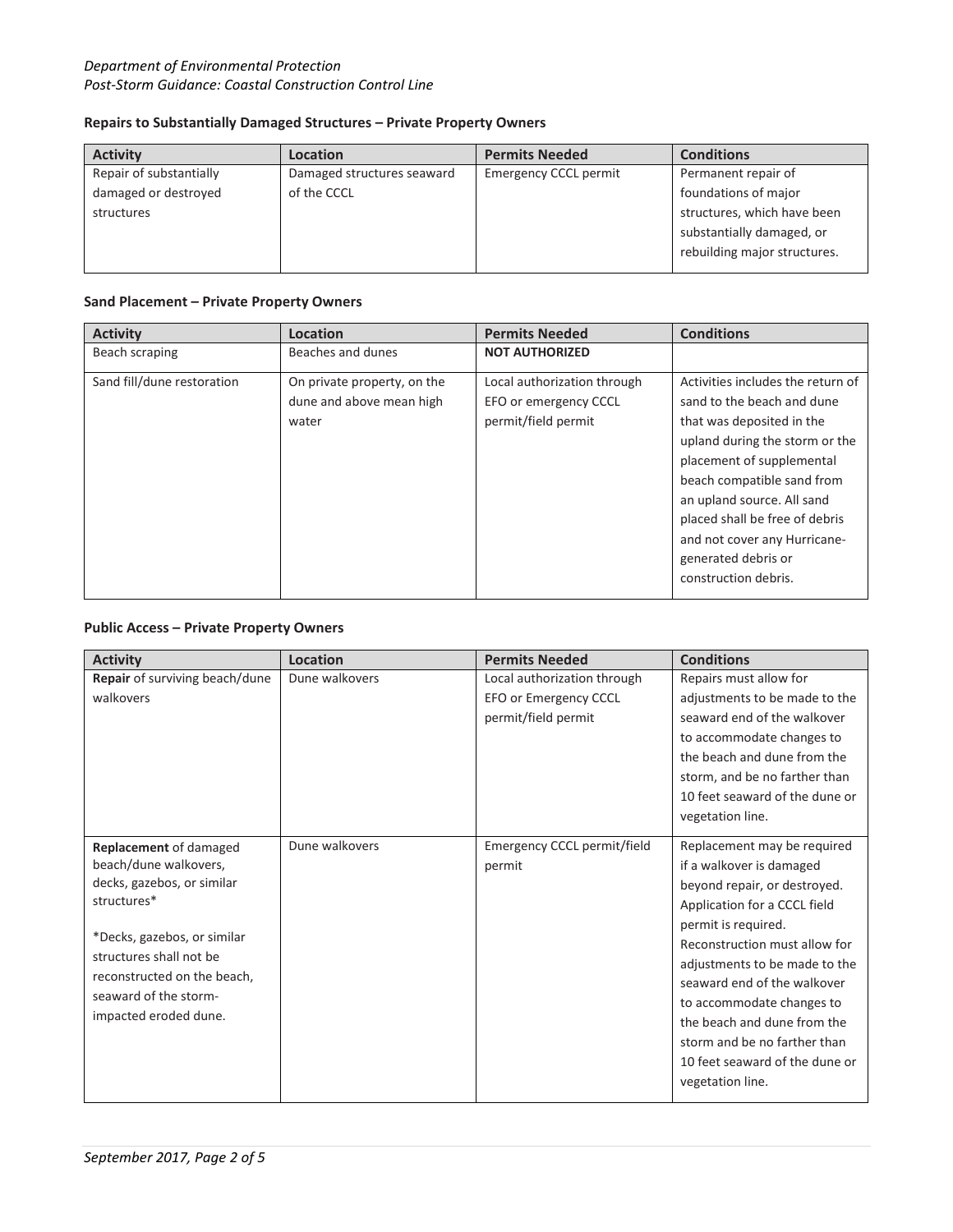## *Department of Environmental Protection Post-Storm Guidance: Coastal Construction Control Line*

| <b>Activity</b>              | Location                          | <b>Permits Needed</b>        | <b>Conditions</b>              |
|------------------------------|-----------------------------------|------------------------------|--------------------------------|
| Repair of armoring           | Bulkhead/seawall caps and         | Local authorization through  | Complies with Rule 62B-        |
| components                   | tiebacks (anchoring systems),     | EFO or emergency CCCL permit | 33.0051, F.A.C., for minor     |
|                              | rock revetments.                  |                              | reconstruction of coastal      |
|                              |                                   |                              | armoring.                      |
|                              |                                   |                              |                                |
| Complete or partial          | Seawalls, Bulkheads,              | CCCL permit required         | Complies with Rule 62B-        |
| replacement/reconstruction   | revetments, revetments, geo-      |                              | 33.0051, F.A.C., for major     |
| building of damaged armoring | textile containers or other rigid |                              | reconstruction of coastal      |
|                              | structures                        |                              | armoring or Rule 62B-56,       |
|                              |                                   |                              | F.A.C., for geo-textile        |
|                              |                                   |                              | containers.                    |
|                              |                                   |                              |                                |
| Temporary armoring           | Wooden retaining walls,           | Local authorization through  | Walls should not have          |
|                              | cantilever sheet pile walls,      | EFO or emergency CCCL permit | concrete caps, tiebacks or     |
|                              | sandbags                          |                              | reinforcements and must be     |
|                              |                                   |                              | removed within 60 days of      |
|                              |                                   |                              | installation or CCCL           |
|                              |                                   |                              | authorization must be          |
|                              |                                   |                              | requested to maintain          |
|                              |                                   |                              | temporary armoring.            |
| New permanent armoring       | Seawalls, Bulkheads,              | CCCL permit required         | Complies with Rule 62B-        |
|                              | revetments, geo-textile           |                              | 33.0051, F.A.C., for new       |
|                              | containers or other rigid         |                              | coastal armoring, or Rule 62B- |
|                              | structures.                       |                              | 56, F.A.C., for geo-textile    |
|                              |                                   |                              | containers.                    |
|                              |                                   |                              |                                |

### **Coastal Armoring – Private Property Owners**

# **RECOVERY ACTIVITIES FOR LOCAL GOVERNMENTS, DEP'S DIVISION OF RECREATION AND PARKS (DRP), FLORIDA DEPARTMENT OF TRANSPORTATION (FDOT), AND UTILITY COMPANIES**

## **Debris Removal – Local Governments, DEP's DRP, FDOT, and Utilities**

| <b>Activity</b>                                                                                    | Location                                                                    | <b>Permits Needed</b>                                                                                          | <b>Conditions</b>                                                                                                                                                         |
|----------------------------------------------------------------------------------------------------|-----------------------------------------------------------------------------|----------------------------------------------------------------------------------------------------------------|---------------------------------------------------------------------------------------------------------------------------------------------------------------------------|
| Removal of debris, sunken<br>vessels, trash, and/or<br>structural remains if no dredge<br>or fill. | Debris that has washed into<br>waters, wetlands, or uplands<br>by the storm | U.S. Army Corps of<br>Engineers (USACE)<br>Section 10, permit for<br>activities within<br>navigable waterways. | Beach compatible sand should<br>be separated from the debris<br>and kept on site prior to debris<br>removal. Removed debris must<br>be deposited landward of the<br>CCCL. |
| Removal of debris, trash,<br>and/or structural remains if no<br>dredge or fill                     | Debris on private property<br>either upland or on sandy<br>beach            | EFO                                                                                                            | Beach compatible sand should<br>be separated from the debris<br>and kept on site prior to debris<br>removal. Removed debris must<br>be deposited landward of the<br>CCCL. |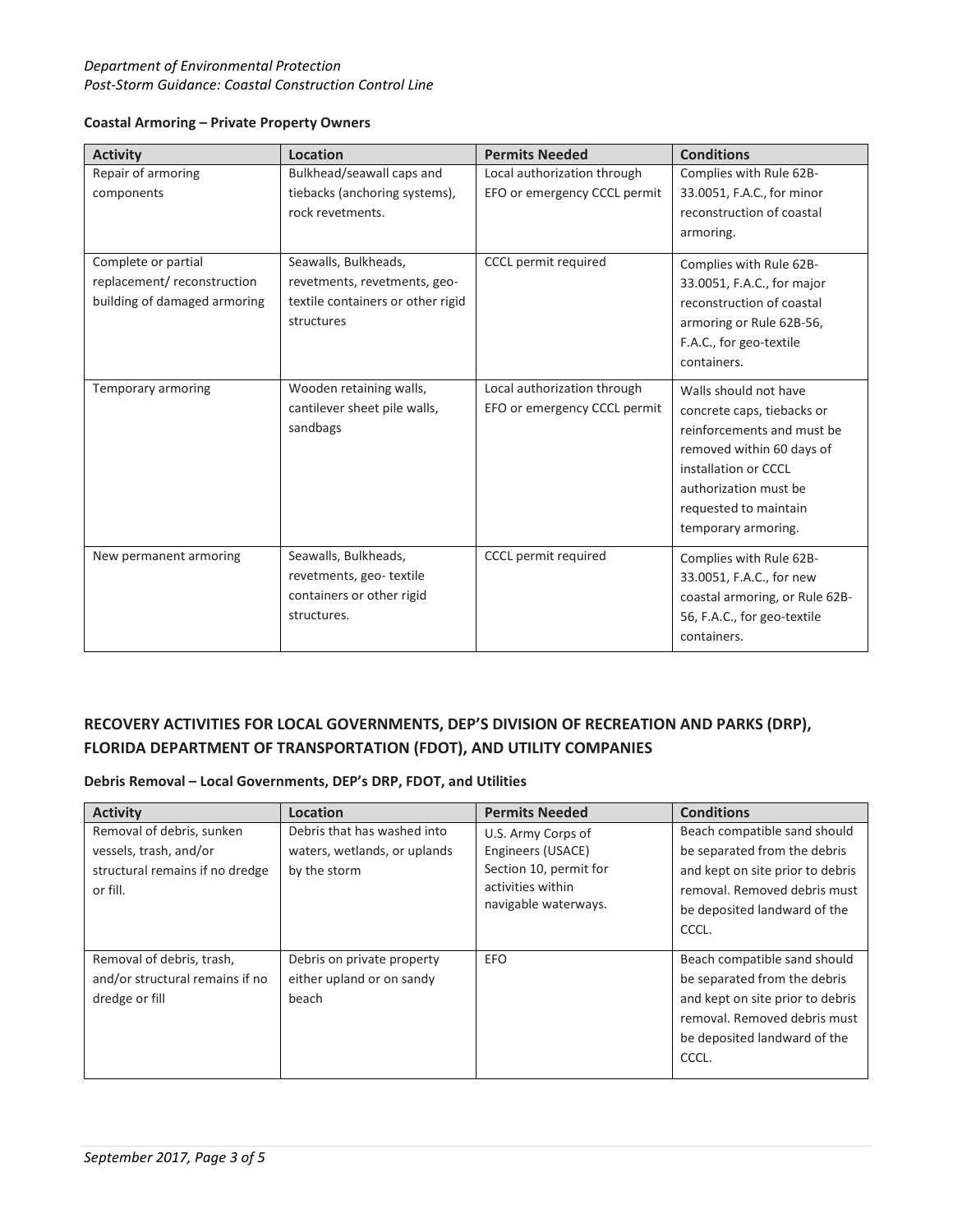## **Repairs to Substantially Damaged Structures – Local Governments, DEP's DRP, FDOT, and Utilities**

| <b>Activity</b>          | Location                   | <b>Permits Needed</b>        | <b>Conditions</b>            |
|--------------------------|----------------------------|------------------------------|------------------------------|
| Repairs to substantially | Damaged structures seaward | <b>Emergency CCCL permit</b> | Permanent repair of          |
| damaged or destroyed     | of the CCCL                |                              | foundations of major         |
| structures               |                            |                              | structures, which have been  |
|                          |                            |                              | substantially damaged, or    |
|                          |                            |                              | rebuilding major structures. |
|                          |                            |                              |                              |

### **Repairs to Non-Substantially Damaged Structures – Local Governments, DEP's DRP, FDOT, and Utilities**

| <b>Activity</b>                                                                                                                                           | Location                                                                            | <b>Permits Needed</b>     | <b>Conditions</b>                                                                                                                                                                                                                                                   |
|-----------------------------------------------------------------------------------------------------------------------------------------------------------|-------------------------------------------------------------------------------------|---------------------------|---------------------------------------------------------------------------------------------------------------------------------------------------------------------------------------------------------------------------------------------------------------------|
| Repairs to non-substantially<br>damaged structures, Securing<br>structures temporarily,<br>removal of safety hazards and<br>prevention of further damage. | Damaged structures seaward<br>of the CCCL                                           | Authorization through EFO | Activities authorized are for<br>temporary measures or repairs<br>to pre-storm conditions.                                                                                                                                                                          |
| Repair or replacement of non-<br>structural components of<br>buildings/structures.                                                                        | Exterior glass windows and<br>panels, roof sheathing, studs<br>and wall. sheathing. | Authorization through EFO | Glass windows and doors that<br>are visible from any point on<br>the beach should be replaced<br>by tinted glass with a<br>transmittance value of 45% or<br>less. Must comply with local<br>building codes and stay within<br>the building footprint.               |
| Repair or replacement of<br>minor ancillary structures and<br>service utilities associated with<br>existing habitable structures.                         | Access stairways, stair<br>landings, and on-site utilities                          | Authorization through EFO | Repaired or replaced<br>components shall not exceed<br>the footprint or the size of the<br>original ancillary structure<br>damaged or destroyed by the<br>storm. Repairs or replacements<br>of retaining walls, decks, and<br>gazebos are specifically<br>excluded. |

### **Sand Placement – Local Governments, DEP's DRP, FDOT, and Utilities**

| <b>Activity</b>            | Location                    | <b>Permits Needed</b>       | <b>Conditions</b>                 |
|----------------------------|-----------------------------|-----------------------------|-----------------------------------|
| Sand fill/dune restoration | On private property, on the | EFO or Emergency CCCL/Field | Activities includes the return of |
|                            | dune and above mean high    | Permit                      | sand to the beach and dune        |
|                            | water                       |                             | that was deposited in the         |
|                            |                             |                             | upland during the storm or the    |
|                            |                             |                             | placement of supplemental         |
|                            |                             |                             | beach compatible sand from        |
|                            |                             |                             | an upland source. All sand        |
|                            |                             |                             | placed shall be free of debris    |
|                            |                             |                             | and not cover any Hurricane-      |
|                            |                             |                             | generated debris or               |
|                            |                             |                             | construction debris.              |
|                            |                             |                             |                                   |